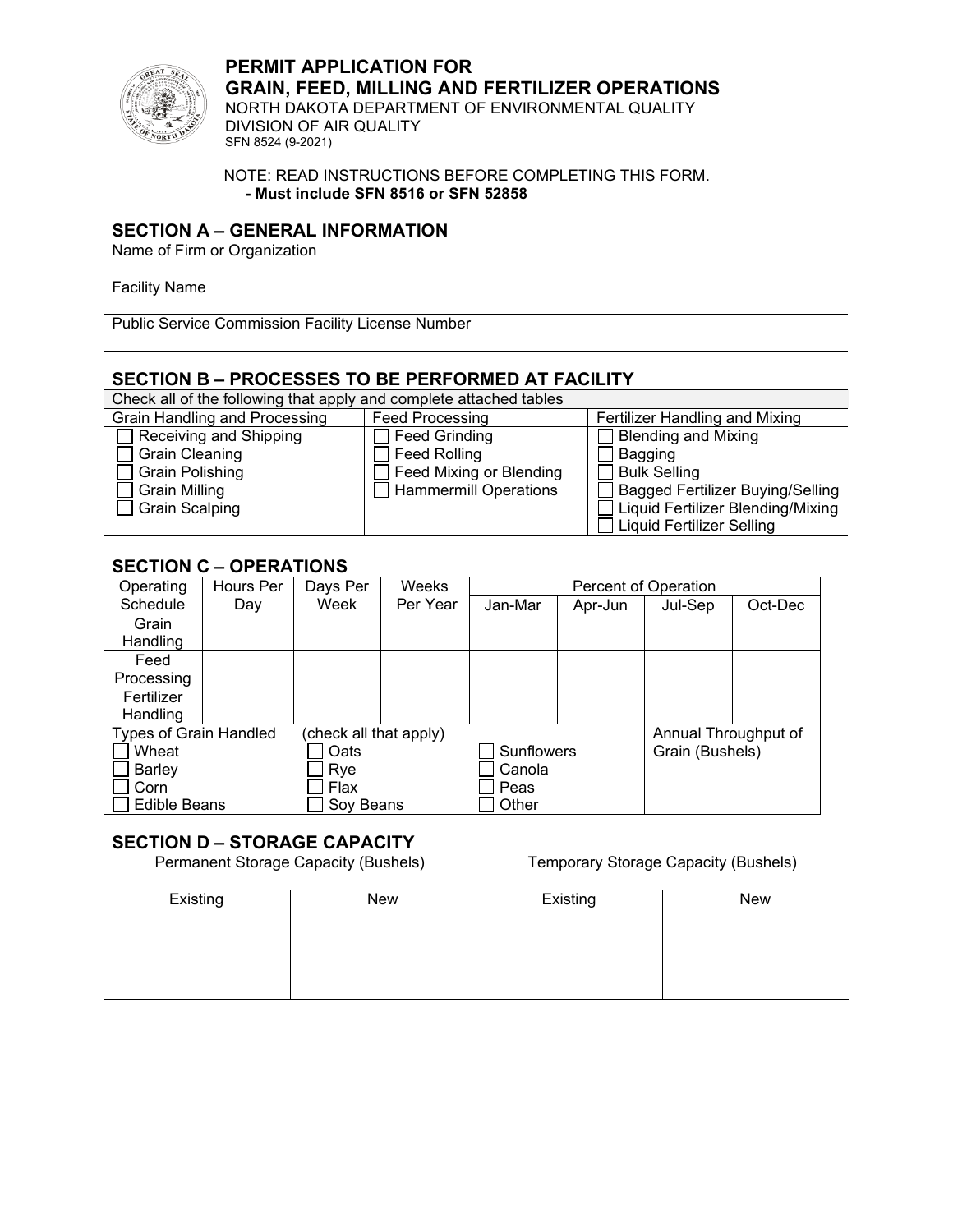#### **INSTRUCTIONS FOR COMPLETION OF SFN 8524 PERMIT APPLICATION FOR GRAIN, FEED, AND FERTILIZER OPERATIONS**

Complete one form for each grain elevator, feed plant or fertilizer plant your company intends to operate (or continue operating). If an item on the form does not apply to your application, enter NA - do not leave an area on the form blank.

Submit plans and flow diagrams along with this form to help explain your facility and its dust control equipment. Plans which show house dimensions, equipment location, air duct dimensions, air velocities, and dust control system layouts will facilitate an expeditious evaluation of your dust control equipment.

If the person submitting and signing these forms is not the owner or authorized company official, a letter of authorization signed by the owner, or authorized company official must accompany the application. Such a letter or authorization will not relieve the owner or company of the responsibility for complying with the provisions of Chapter 23.1-06 of the North Dakota Century Code and all the rules and regulations of the Department, or revisions thereof.

#### SEND COMPLETED APPLICATION AND ALL ATTACHMENTS TO:

North Dakota Department of Environmental Quality Division of Air Quality 4201 Normandy Street, 2<sup>nd</sup> Floor Bismarck, ND 58503-1324 (701) 328-5188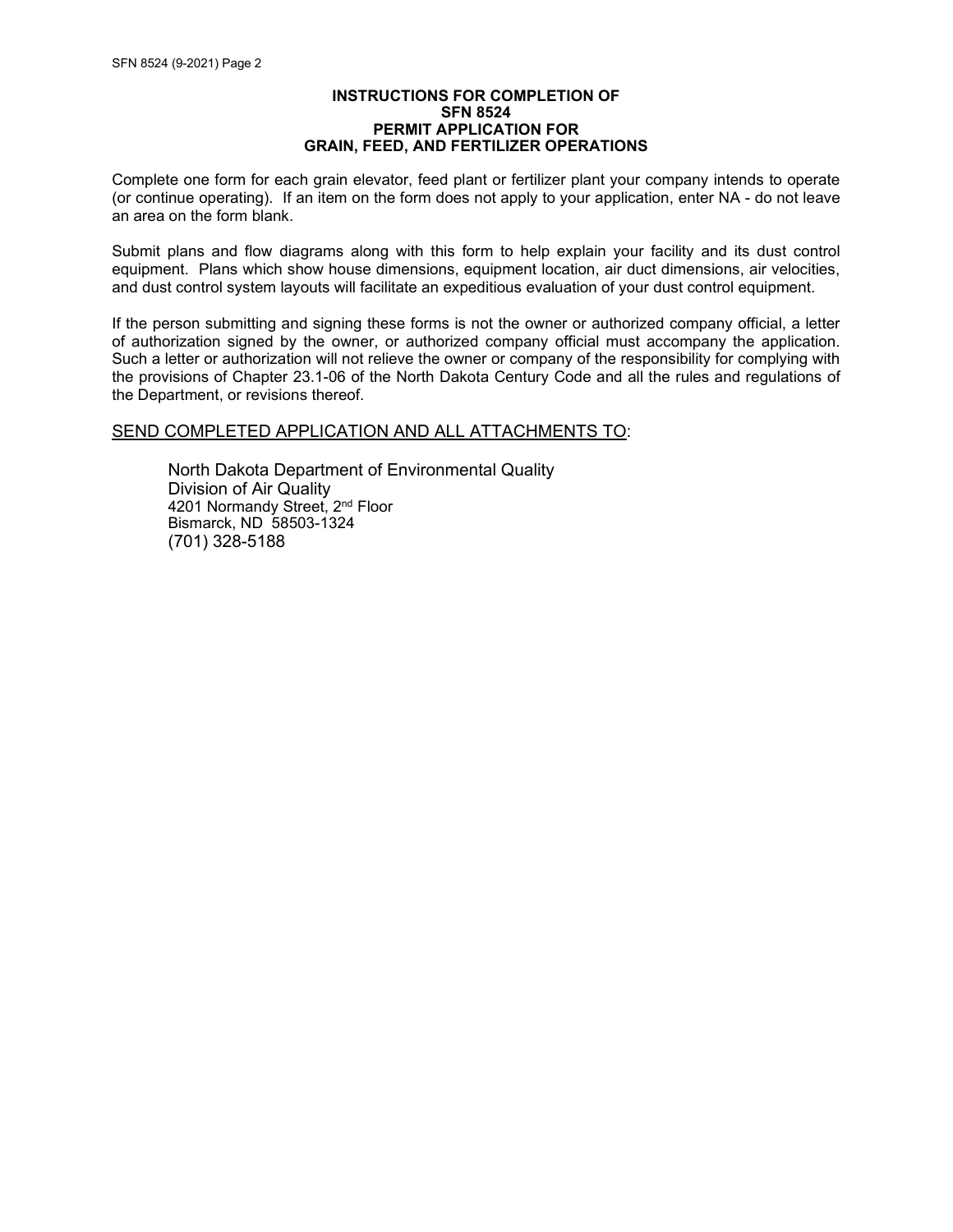# **GRAIN HANDLING AND PROCESSING EQUIPMENT**

|                            |                                                                                                 |                                                   |                 | <b>DUST SYSTEM</b>                     |                       |                                     |  |         |
|----------------------------|-------------------------------------------------------------------------------------------------|---------------------------------------------------|-----------------|----------------------------------------|-----------------------|-------------------------------------|--|---------|
|                            |                                                                                                 | <b>ESTIMATED</b><br><b>RATED</b><br><b>ANNUAL</b> | <b>PROVIDED</b> |                                        |                       | <b>AIR</b>                          |  |         |
| <b>EQUIPMENT</b>           | <b>CAPACITY</b><br><b>THROUGHPUT</b><br><b>INSTALLATION</b><br><b>DATE</b><br>(bu / hr)<br>(bu) | <b>YES</b>                                        | <b>NO</b>       | <b>IDENTIFICATION</b><br><b>NUMBER</b> | VOLUME<br><b>ACFM</b> | MISCELLANEOUS AND<br><b>REMARKS</b> |  |         |
| <b>Truck Receiving Pit</b> |                                                                                                 |                                                   |                 |                                        |                       |                                     |  |         |
| <b>Back Pits</b>           |                                                                                                 |                                                   |                 |                                        |                       |                                     |  |         |
| Elevator Leg 1             |                                                                                                 |                                                   |                 |                                        |                       |                                     |  |         |
| Elevator Leg 2             |                                                                                                 |                                                   |                 |                                        |                       |                                     |  |         |
| Elevator Leg 3             |                                                                                                 |                                                   |                 |                                        |                       |                                     |  |         |
| Elevator Leg 4             |                                                                                                 |                                                   |                 |                                        |                       |                                     |  |         |
| Elevator Leg 5             |                                                                                                 |                                                   |                 |                                        |                       |                                     |  |         |
| Elevator Leg 6             |                                                                                                 |                                                   |                 |                                        |                       |                                     |  |         |
| <b>Distributor</b>         |                                                                                                 |                                                   |                 |                                        |                       |                                     |  |         |
| Automatic Scale            |                                                                                                 |                                                   |                 |                                        |                       |                                     |  |         |
| <b>Grain Cleaner 1</b>     |                                                                                                 |                                                   |                 |                                        |                       |                                     |  | $\star$ |
| <b>Grain Cleaner 2</b>     |                                                                                                 |                                                   |                 |                                        |                       |                                     |  | $\star$ |
| Grain Dryer 1              |                                                                                                 |                                                   |                 |                                        |                       |                                     |  |         |
| Grain Dryer 2              |                                                                                                 |                                                   |                 |                                        |                       |                                     |  |         |
| Grain Dryer 3              |                                                                                                 |                                                   |                 |                                        |                       |                                     |  |         |
| <b>Bottom Conveyor</b>     |                                                                                                 |                                                   |                 |                                        |                       |                                     |  |         |
| Other - Specify            |                                                                                                 |                                                   |                 |                                        |                       |                                     |  |         |
|                            |                                                                                                 |                                                   |                 |                                        |                       |                                     |  |         |
|                            |                                                                                                 |                                                   |                 |                                        |                       |                                     |  |         |

\* Indicate the type of grain being cleaned.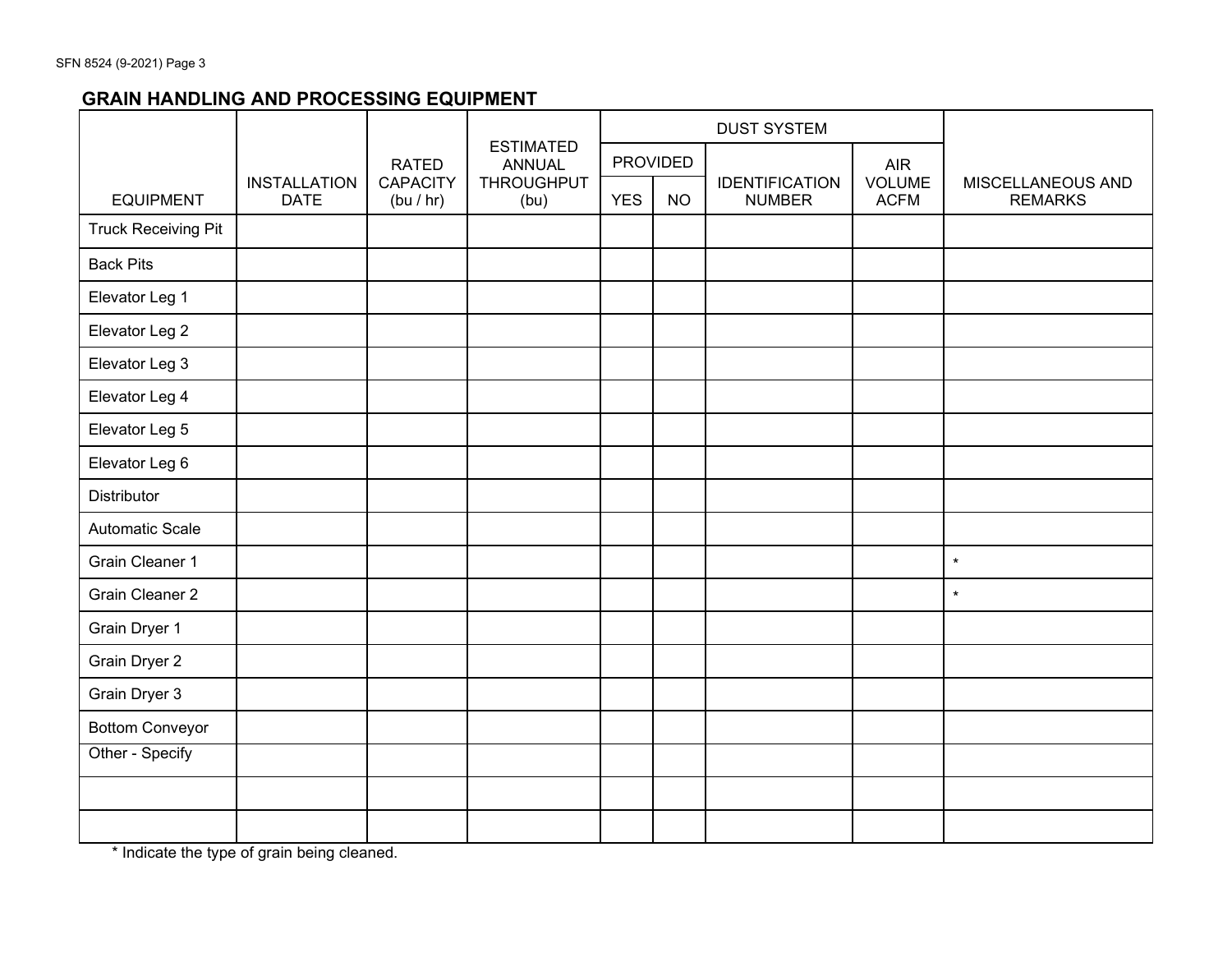## **FEED PROCESSING EQUIPMENT**

|                            |                                    |                                      | <b>ESTIMATED</b>                   | <b>DUST SYSTEM</b> |           |                                        |                       |                                     |  |
|----------------------------|------------------------------------|--------------------------------------|------------------------------------|--------------------|-----------|----------------------------------------|-----------------------|-------------------------------------|--|
|                            |                                    | <b>RATED</b>                         | <b>ANNUAL</b><br><b>THROUGHPUT</b> | <b>PROVIDED</b>    |           |                                        | <b>AIR</b>            |                                     |  |
| <b>EQUIPMENT</b>           | <b>INSTALLATION</b><br><b>DATE</b> | <b>CAPACITY</b><br>(bu / hr)<br>(bu) |                                    | <b>YES</b>         | <b>NO</b> | <b>IDENTIFICATION</b><br><b>NUMBER</b> | VOLUME<br><b>ACFM</b> | MISCELLANEOUS AND<br><b>REMARKS</b> |  |
| <b>Truck Receiving Pit</b> |                                    |                                      |                                    |                    |           |                                        |                       |                                     |  |
| <b>Back Pits</b>           |                                    |                                      |                                    |                    |           |                                        |                       |                                     |  |
| Elevator Leg 1             |                                    |                                      |                                    |                    |           |                                        |                       |                                     |  |
| Elevator Leg 2             |                                    |                                      |                                    |                    |           |                                        |                       |                                     |  |
| Elevator Leg 3             |                                    |                                      |                                    |                    |           |                                        |                       |                                     |  |
| Distributor                |                                    |                                      |                                    |                    |           |                                        |                       |                                     |  |
| <b>Automatic Scale</b>     |                                    |                                      |                                    |                    |           |                                        |                       |                                     |  |
| <b>Grain Cleaner 1</b>     |                                    |                                      |                                    |                    |           |                                        |                       | $\star$                             |  |
| <b>Grain Cleaner 2</b>     |                                    |                                      |                                    |                    |           |                                        |                       | $\star$                             |  |
| <b>Feed Grinder</b>        |                                    |                                      |                                    |                    |           |                                        |                       |                                     |  |
| Feed Roller                |                                    |                                      |                                    |                    |           |                                        |                       |                                     |  |
| Feed Blender/Mixer         |                                    |                                      |                                    |                    |           |                                        |                       |                                     |  |
| <b>Feed Pelletizer</b>     |                                    |                                      |                                    |                    |           |                                        |                       |                                     |  |
| Hammermill 1               |                                    |                                      |                                    |                    |           |                                        |                       |                                     |  |
| Hammermill 2               |                                    |                                      |                                    |                    |           |                                        |                       |                                     |  |
| Other - Specify            |                                    |                                      |                                    |                    |           |                                        |                       |                                     |  |
|                            |                                    |                                      |                                    |                    |           |                                        |                       |                                     |  |
|                            |                                    |                                      |                                    |                    |           |                                        |                       |                                     |  |

\* Indicate the type of grain being cleaned.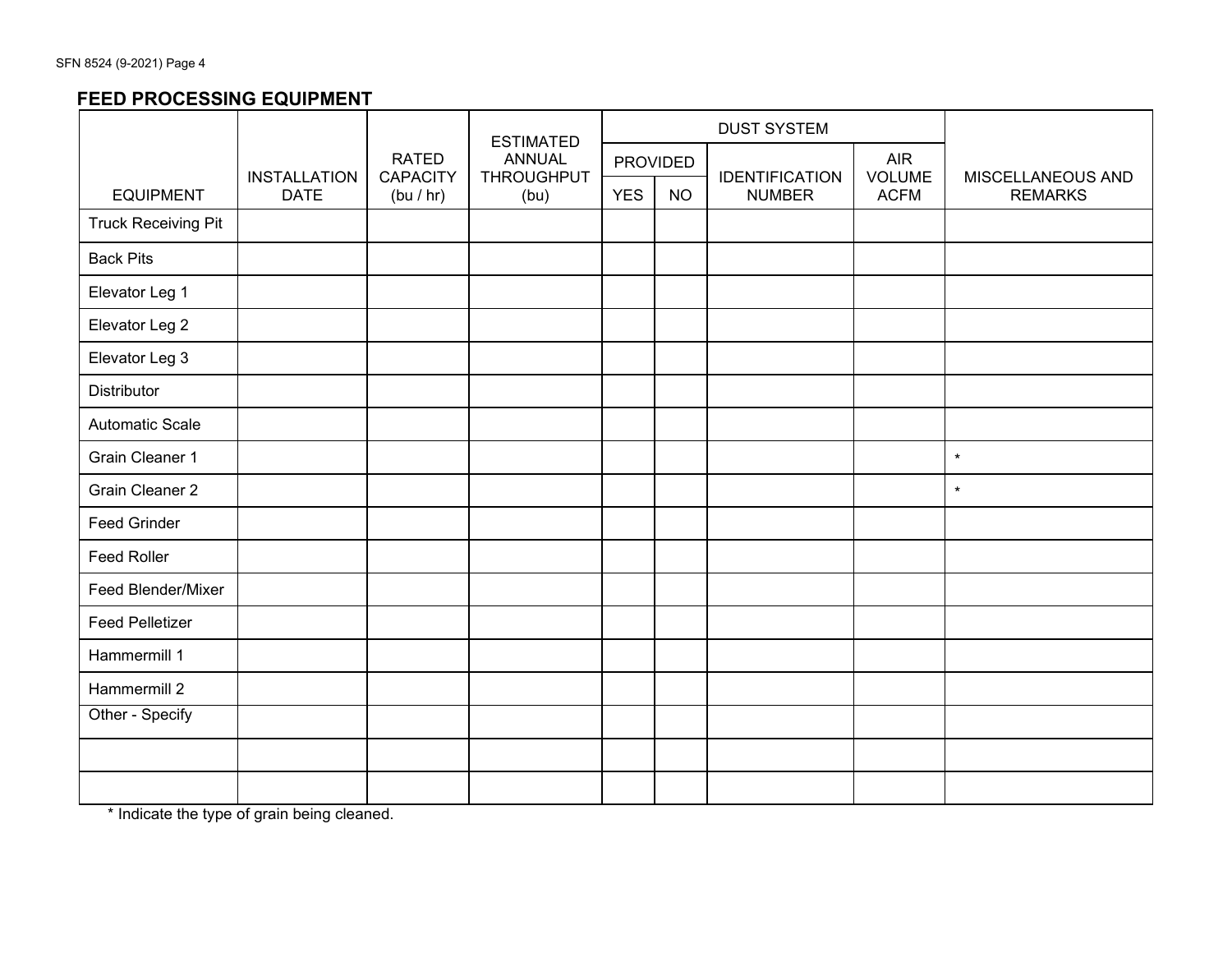### **DUST CLEANING EQUIPMENT**

|                   | <b>TYPE</b><br>(CYCLONE,                               |                                    | <b>CLEANING</b><br><b>EFFICIENCY</b> | <b>STACK</b> |                         |  |  |
|-------------------|--------------------------------------------------------|------------------------------------|--------------------------------------|--------------|-------------------------|--|--|
| SYSTEM ID NO.     | BAG, FILTER,<br>ETC.)                                  | <b>INSTALLATION</b><br><b>DATE</b> | <b>DESIGN</b><br><b>OPERATING</b>    |              | <b>HEIGHT</b><br>(FEET) |  |  |
| Dust System #1    |                                                        |                                    |                                      |              |                         |  |  |
| Dust System #2    |                                                        |                                    |                                      |              |                         |  |  |
| Dust System #3    |                                                        |                                    |                                      |              |                         |  |  |
| Dust System #4    |                                                        |                                    |                                      |              |                         |  |  |
| Cleaner System #1 |                                                        |                                    |                                      |              |                         |  |  |
| Cleaner System #2 |                                                        |                                    |                                      |              |                         |  |  |
|                   |                                                        |                                    |                                      |              |                         |  |  |
|                   | Describe where dust is stored and methods of disposal: |                                    |                                      |              |                         |  |  |
|                   |                                                        |                                    |                                      |              |                         |  |  |
|                   |                                                        |                                    |                                      |              |                         |  |  |
|                   |                                                        |                                    |                                      |              |                         |  |  |
|                   |                                                        |                                    |                                      |              |                         |  |  |